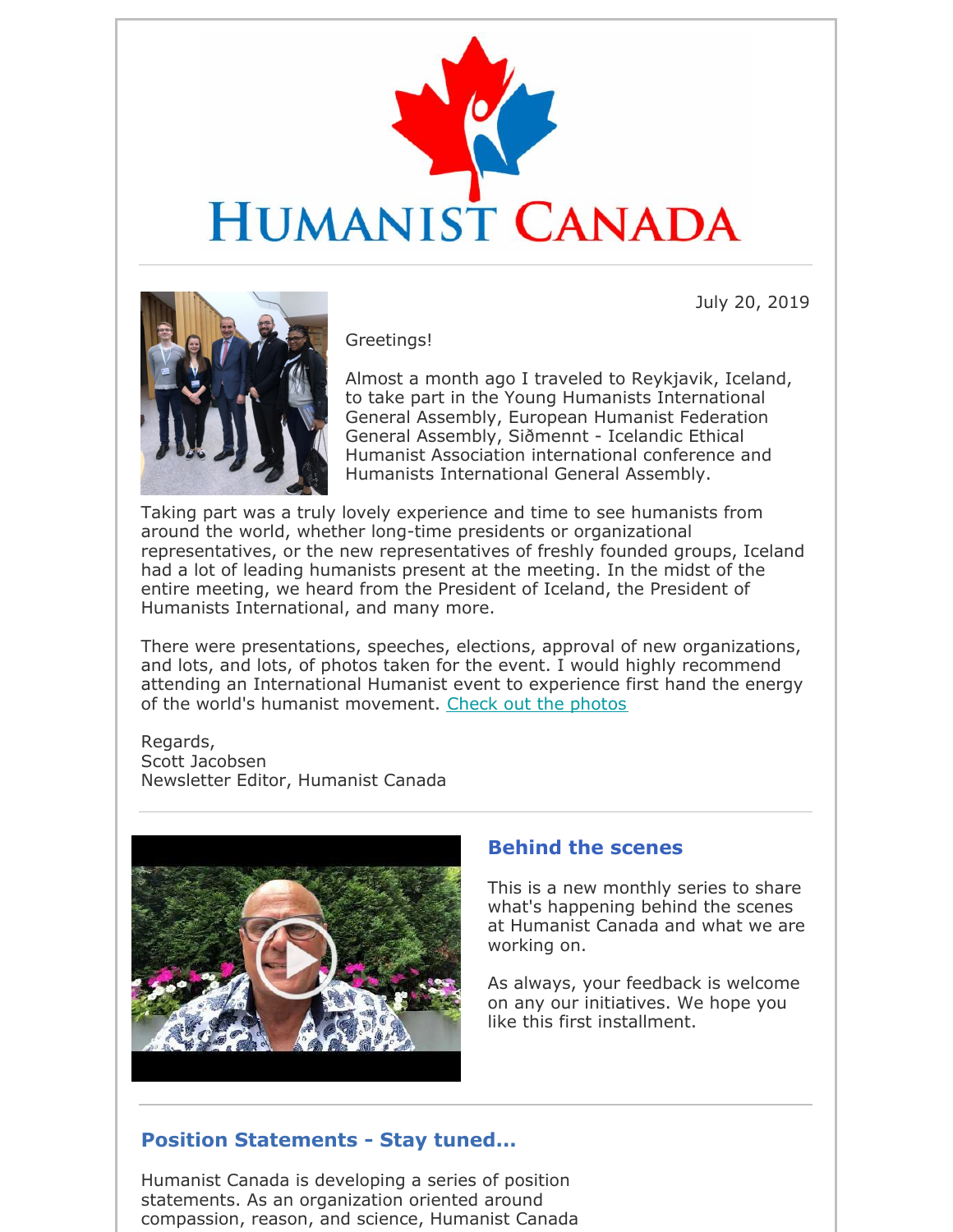aims for the inclusion of general subject matter and concerns of interest to the humanist public in Canadian society. Those who trust in the work of Humanist Canada to uphold values enshrined in international and national human rights documents or the advancement of science and evidence-based policy making.



Beginning in September, we will be soliciting

feedback on various subject matter including reproductive rights with an emphasis on women's rights incorporating abortion, freedom of expression, Indigenous rights, science and matters of scientific fact and methodology, sexual orientation and gender identity minority rights, and so on. These would be one-page general position statements on topics for the Humanist Canada community. We highly encourage feedback from members, so please stay tuned.

#### **Quebec's Secularism Law - Bill 21**

On June 16, 2019, Quebec's government passed a polarizing bill that will see religious symbols disappear in most of the public sector.

The bill declares the law will have effect 'notwithstanding' protections in the Canadian Charter of Rights and Freedoms.

"Denying the rights of one group of people puts everyone's rights at risk... Quebec's proposed law runs counter to the fundamental principles of equality, dignity and respect." *Marie-Claude Landry, Chief Commissioner of the Canadian Human Rights Commission*

See Canadian Human Rights Commission

**MIAMI** 

**2020** WORLD HUMANIST **CONGRESS** 

Given your understanding of Bill 21, do you support the legislation?

| <b>Yes</b>       |               |  |
|------------------|---------------|--|
|                  | <b>Select</b> |  |
|                  |               |  |
| <b>No</b>        |               |  |
|                  | <b>Select</b> |  |
|                  |               |  |
| <b>Undecided</b> |               |  |

**Select**

#### **World Humanist Congress August 6-9, 2020 Miami**

The upcoming World Humanist Congress will be held in Miami next year, organized by the

American Humanist Association. The theme will be "Beyond Borders: Our Global Humanist Culture." **Registration for the 2020 congress opens on October 1, 2019.**

## **Urgent Action Required - Gulalai Ismail**

Humanist Canada continues to join a growing chorus of denunciation of the Government of Pakistan in its treatment of human rights campaigner Gulalai Ismail, including Humanists International and other human rights groups.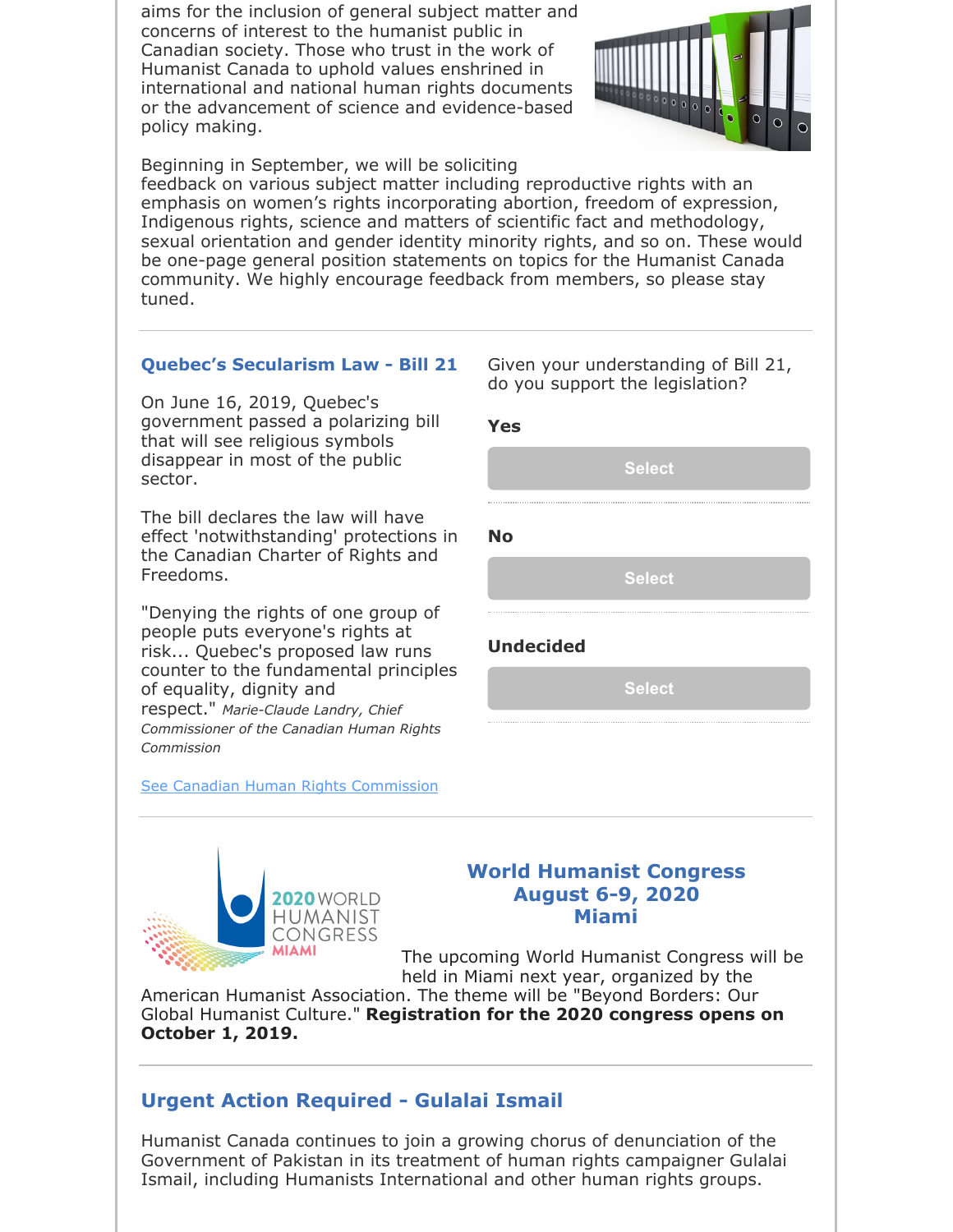

Gulalai Ismail is the Chairperson of Aware Girls and the Seeds of Peace network, who was recently charged with "sedition" under terrorism laws. This is clearly a manufactured charge aimed at silencing an essential voice for justice and human rights. Gulalai was campaigning for justice in the case of a girl who was raped and murdered.

According to confirmed reports, her family have faced repeated harassment and intimidation by the security forces in Pakistan.

With the continual spate of issues facing human rights activists around the world, specifically humanists, the reduction in the number of national blasphemy laws becomes an integral part of the work of Humanists International.

We urge Humanist Canada members, the Canadian public and the international freethought community to email the Pakistani embassy in Ottawa to denounce the Government of Pakistan's treatment of human rights campaigner Gulalai Ismail at parepottawa@rogers.com.

Human rights defenders and campaigners fight for the rights of others. Often, this comes with risks to themselves, and they need defenders too.

**Read Humanist Canada's call to Action**



## **HI Blog**

To stay up-to-date on International Humanist Activities, you may want to bookmark Humanists International Blog, which features members news and campaign updates in our International community.

This month includes a story of members of the Humanist Society Pakistan who wanted to celebrate World Humanist Day on 21 June but had to in secret because of the risk of the death penalty for the slightest suspicion of atheism. Check it out!

#### **"Humanists At Risk" Fundraising Appeal**

This is an annual crowd-funding appeal to help humanists most in danger. The funding is just entering into the double digit amounts now. Click to Donate.



**Tell us what you'd like to see in the Newsletter.**